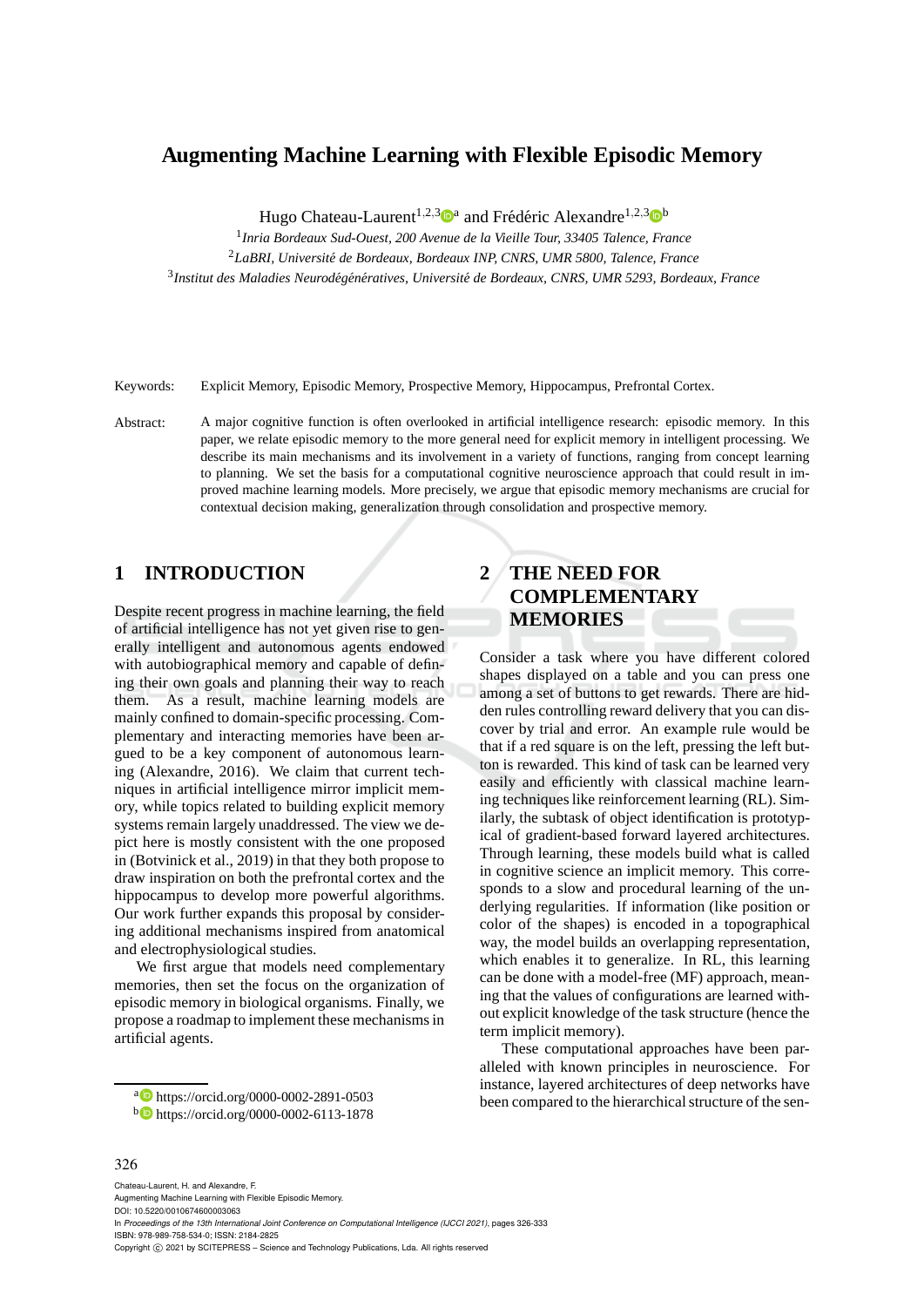sory posterior cortex. RL models have been very beneficial to better understand learning principles of the most ancient regions of the frontal cortex (i.e. the part of the cortex that is anterior to the central sulcus) that are also called agranular cortex, corresponding to the motor, premotor and lateral orbitofrontal cortices (Domenech and Koechlin, 2015). In association with the sensory cortex, these regions are involved in decision making via action selection from perceptual cues (associated to actions in motor and premotor cortex) and reward values (learnt in the orbitofrontal cortex). Loops associating these cortical regions with the basal ganglia and modulated by dopaminergic projections carrying reward prediction errors have been carefully studied, and corresponding models have been compared to MF-RL (Joel et al., 2002). It is also reported in cognitive neuroscience that, after a long period of repetition, this reward-based behavior is transformed into a purely sensorimotor behavior (also called habitual) simply associating the sensory and motor cortices, with no sensitivity to reward change (Boraud et al., 2018): after a long practice, you automatically press the left button when you see a red square on the left without even thinking of an anticipated reward.

### **2.1 The Need for Episodic Memory**

The functions of these cortical regions are consequently tightly associated with implicit learning, as performed by the most famous and efficient models in artificial intelligence today, like deep networks and MF-RL agents. Nevertheless, these models suffer from a series of well-identified weaknesses. Layered architectures with overlapping representations are not good for learning data without structure or regularities. They learn very slowly, from global aspects to details and are sensitive to what is called catastrophic forgetting: if you first learn a relation (e.g. pressing the left button when seeing the red square on the left), then, when learning another one (e.g. pressing the left button when seeing the blue circle on the left), the previous association will be forgotten in the absence of regular recall.

This problem has been clearly identified and addressed in the framework of the complementary learning systems (CLS) (McClelland et al., 1995), introducing the role of the hippocampus (HPC). This neuronal structure has been originally studied in navigation tasks, demonstrating major learning capabilities and exhibiting place cells that respond to specific places in the environment (Stachenfeld et al., 2017). Later on, the HPC has been associated with more complex and general functions. It is thought to receive a summary sketch of the current cortical ac-

tivation and perform functions like associative memory and recall. Thanks to its very sparse coding and an advanced function of pattern separation (Kassab and Alexandre, 2018), the HPC is able to learn very quickly, possibly in one shot, an arbitrary binding of any distributed cortical representation with a minimized risk of interference. Consequently, it cannot generalize well. However, it also performs pattern completion, namely the ability to rebuild a complete pattern from partial cues, and replay it in (i.e. send it back to) the cortex. Implemented in attractor networks, this function is useful for doing reinforcement learning in the real world with high-dimensional states and noisy observations (Hamid and Braun, 2017). It can consequently complement the cortex by learning rare patterns very quickly and binding a distributed cortical representation that would be hard to associate with a motor response at the cortical level. At each moment, when the HPC receives a cortical pattern, it has to decide whether it is novel and must be learned, or if it is reminiscent of a previously stored activation and must be completed (recalled) and sent back to the cortex. This is done by a clever mechanism described in the next section. It must also be stressed that what is manipulated by the HPC (originating from current cortical activation) does not represent a single event but rather, thanks to several mechanisms of temporal coding of the cortex evoked below, a full behavioral episode that can last several seconds. This faculty of storing and recalling specific episodes is termed episodic memory. It is a kind of explicit memory because information can here be explicitly questioned. In humans, this is often associated with a conscious declarative process.

We have now discussed principles of these complementary learning systems, with the cortex performing a slow statistical learning using distributed overlapping representations, and the HPC performing rapid arbitrary binding of cortical activation to store new episodes in a sparse associative memory and recall them later on. Interestingly, the capacity of the HPC to send back previously stored episodes to the cortex (Olafsdóttir et al., 2018) is very useful because it can solve the problem of catastrophic forgetting. Thanks to the replay of virtual (i.e. not actually experienced) episodes, the HPC indeed has the capacity of gradually inserting examples of a new rule and interleaving them with examples of the previously stored rules not to forget them. This process of replay is also very useful for another learning mechanism called consolidation. We have explained above that it is difficult for the cortex to manipulate and for example associate by learning a concept which is distributed in distant regions of its surface. Conversely,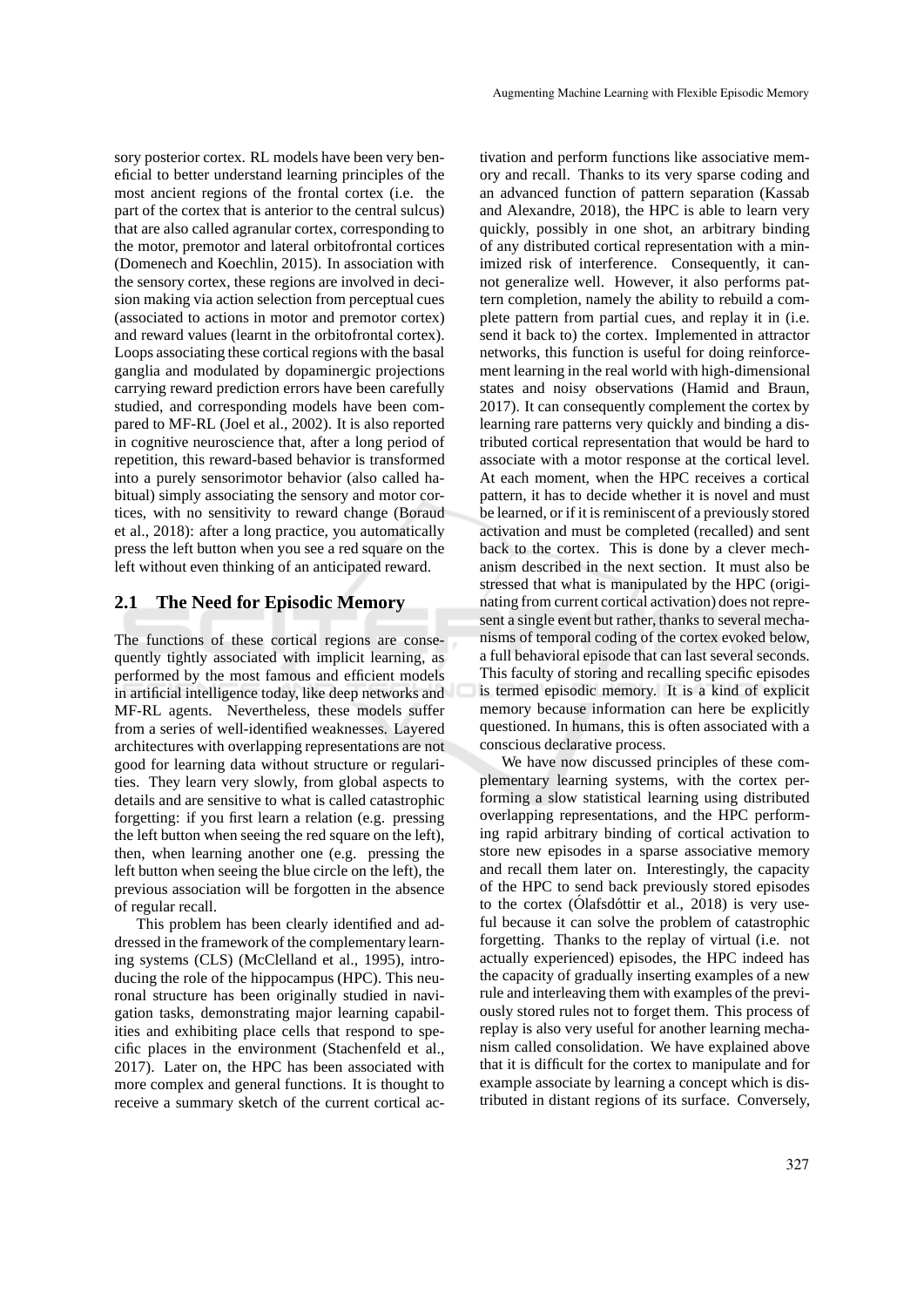it is not possible for combinatorial reasons, to represent locally in associative regions of the cortex, any combination of elementary patterns that might constitute the premises of a behavioral rule. By this replay mechanism, if it appears that the HPC has to frequently send back an arbitrary binding of pattern to answer non tractable situations, the cortex will be able to slowly learn this combination of activities replayed by the HPC on its surface and to link units in an associative area to this distributed activation, thus forming locally a new concept to be employed in future behaviors, without the help of the HPC. Under this view, it can be said that the HPC is a supervisor of cortical learning. If the stored episodes represent a very rare case (or a particular case or an exception), it can continue and be treated by the HPC.

#### **2.2 The Need for Cognitive Control**

Another series of weaknesses associated with implicit learning in the cortex is linked to the fact that, sometimes, and particularly in a complex and dynamic world, it is not sufficient for the behavior to be only reactive, stimulus driven, but it also need to be goal driven, guided by internal states like motivations, intentions or to obey external instructions providing a new rule. Consider cases where the rule associating the red square on the left with the left button changes for the right button and comes back to the left button (so-called reversal learning): a reactive stimulus-driven behavior would slowly unlearn the previous rule and learn the new one and unlearn it again, whereas it is rather expected to have a more flexible behavior including an internal deliberation to switch rapidly from one rule to the other. You can also consider cases (like in the Wisconsin Card Sorting Test (Bock and Alexandre, 2019)) where several rules are proposed but at a given moment only one is valid or cases where the new rule is given by instruction from a fellow creature. Here also you should give up immediately the previously learned rule and adopt a new one provided by internal process. You generally wait for errors (difference between anticipated and actual reward) to understand that rule has changed and that you have to find a new one. Sometimes, you can also discover that changes are associated with a contextual cue. In this case, you can learn contextual rules and change your behavior before making errors (Koechlin, 2014). Consider now cases where the rule becomes more complex and relies on non visible cues (for example press the left button if you see a red square on the left and if on the previous trial the red square was on the right). Here also a reactive behavior guided by observed cues is

not sufficient and should be completed by the possibility to decide from internal cues corresponding here to the memory of recently observed cues. Other internal cues to consider for biasing the decision could be also related to emotion or motivation associated to the present situation.

All these cases share common principles (Miller and Cohen, 2001). We are here in cases where the default behavior learned by a slow stimulus-driven process must be inhibited and replaced with a new behavior adapted to the present context. To ensure flexibility and reversibility, this process must be explicit and manipulate knowledge about the world, as in Model Based approaches in RL. Not only based on the perception of external stimuli, this system must rely on a internal source of activity to bias the default behavior suggested by stimuli and impose the new behavior in a top-down way. At the same time, it must be flexible but also robust to distractions from external stimuli.

It has been demonstrated by neuroscience that all these properties are ensured by the prefrontal cortex (PFC), a more recent (also called granular) region of the frontal cortex, particularly developed in primates (Fuster, 1989). This structure, organized according to the kind of task (Domenech and Koechlin, 2015) implements contextual rules which can ensure a topdown control of behavior. It has a modulatory role and does not replace reactive rules slowly acquired by implicit learning. Instead, it is able to inhibit the default (and not adapted here) behavior and trigger an attentional process to favor task-relevant stimuli and consequently elicit a previously learnt rule more adapted to the present context (O'Reilly et al., 2002). This modulatory role implies that, in case of a lesion, the behavior is not stopped but comes back to the (non appropriate) default case, yielding classical deficits of PFC damage like perseveration. All these mechanisms are implemented by the unique mechanism of working memory, where neuronal populations of the PFC exhibit a sustained activity to represent, maintain and impose this contextual activity. In addition to its role in learning, the role of the dopamine has been shown central to regulate the balance between maintenance and updating of the sustained activity (Braver and Cohen, 2000).

In contrast to the classical weight-based learning (as presented above with the HPC), what we describe here is an activity based control but if it is frequently exploited in certain context, it can become a default behavior by slow implicit learning.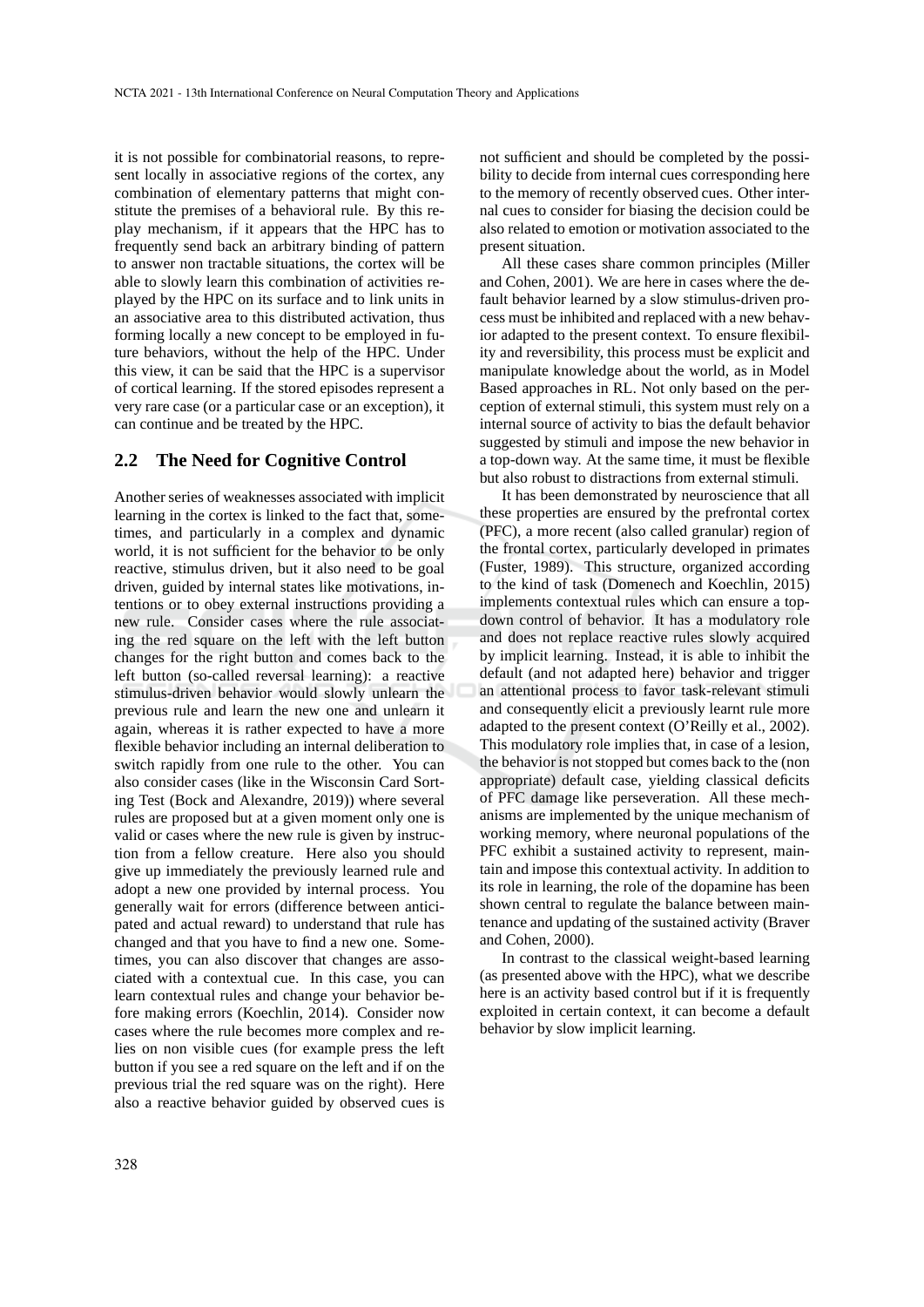#### **2.3 The Need for Prospective Memory**

It is now time to describe what could be called a side effect of the interactions between these two kinds of explicit memories, considering that the HPC and the PFC are interconnected (Simons and Spiers, 2003) and apply their respective functions one on the other. In short, the HPC can replay episodes of cortical activation, including prefrontal activation; reciprocally, the PFC is informed about contextual aspects of the situation by the HPC and can control the generation of adapted episodes and their storage. These episodes can be manipulated explicitly by the PFC, the same way it creates new rules adapted to the situation. Altogether, this gives rise to prospective memory (Schacter et al., 2007), also called memory of the future (Fuster, 1989), the unique capacity of imagination, of explicitly anticipating the future from an internal model of the world and of making a decision informed by the potential outcomes of possible future scenarios and deliberating on their respective interest. This is among the most powerful capabilities of human cognition, also associated to planning and reasoning, clearly going beyond reactive automatic behavior and enabled by the combination of the two kinds of explicit memory evoked above, episodic and working memory. An alternative computational account of how these memories interact has been proposed by (Zilli and Hasselmo, 2008). Yet, this framework is rather elementary and its limitations have been highlighted by (Dagar et al., 2021), who argued that more complex mechanisms are needed in realistic cases, in the same vein as what we propose here.

Models for implicit learning are today well mastered and employed in artificial intelligence. Models for cognitive control by the PFC have been proposed for some time in computational neuroscience (O'Reilly et al., 2002) and their principles begin to be transferred to machine learning (Wang et al., 2018). Episodic learning has also been considered recently for machine learning (Ritter et al., 2018) but for the moment, the corresponding models propose a rather superficial view of this cognitive function and of its multiple roles in cognitive control, consolidation and prospective memory, as we have evoked here. In the forthcoming section, we explain that integrating information about episodic learning from different sources in neuroscience can help understand and give a more precise computational account of this cognitive function in order to define an integrated explicit learning involving both the HPC and the PFC.

## **3 ORGANIZATION OF EPISODIC MEMORY**



Figure 1: Connectivity within the hippocampus and between the hippocampus and the frontal, posterior and entorhinal cortices. Connections of the trisynaptic pathway are shown in blue while connections of the monosynaptic pathway are shown in green.

#### **3.1 Memory Storage in the HPC**

As mentioned above, the HPC is able to store and replay sequences of experienced states, as well as construct novel ones. These sequences are embedded in two coupled oscillatory regimes: a theta rhythm (4- 10 Hz) and faster gamma rhythm (20-80 Hz). According to their respective frequency, approximately seven gamma cycles are nested in each theta cycle. The entorhinal cortex (EC) constitutes the main input to the HPC by its superficial layers that we call ECs. They are thought to provide one state per theta cycle (Jensen and Lisman, 2005). The HPC then either engages its gamma regime in a retrospective code supporting short-term memory and episodic storage, or in a prospective code with which it tries to predict future states (Lisman and Otmakhova, 2001). In both cases, sequences are represented in a compressed way, with one state represented per gamma cycle. In the retrospective (or learning) code, the sequence of gamma states reflects the order at which past states have just been experienced, with the current state being represented at the end of the theta cycle. The main computational reason behind having such a buffer is that the gamma timescale is more appropriate at a biophysical level (relating to constants of time of molecular processes) for learning state transitions than the behavioral timescale at which events naturally occur (Lisman and Otmakhova, 2001), especially given the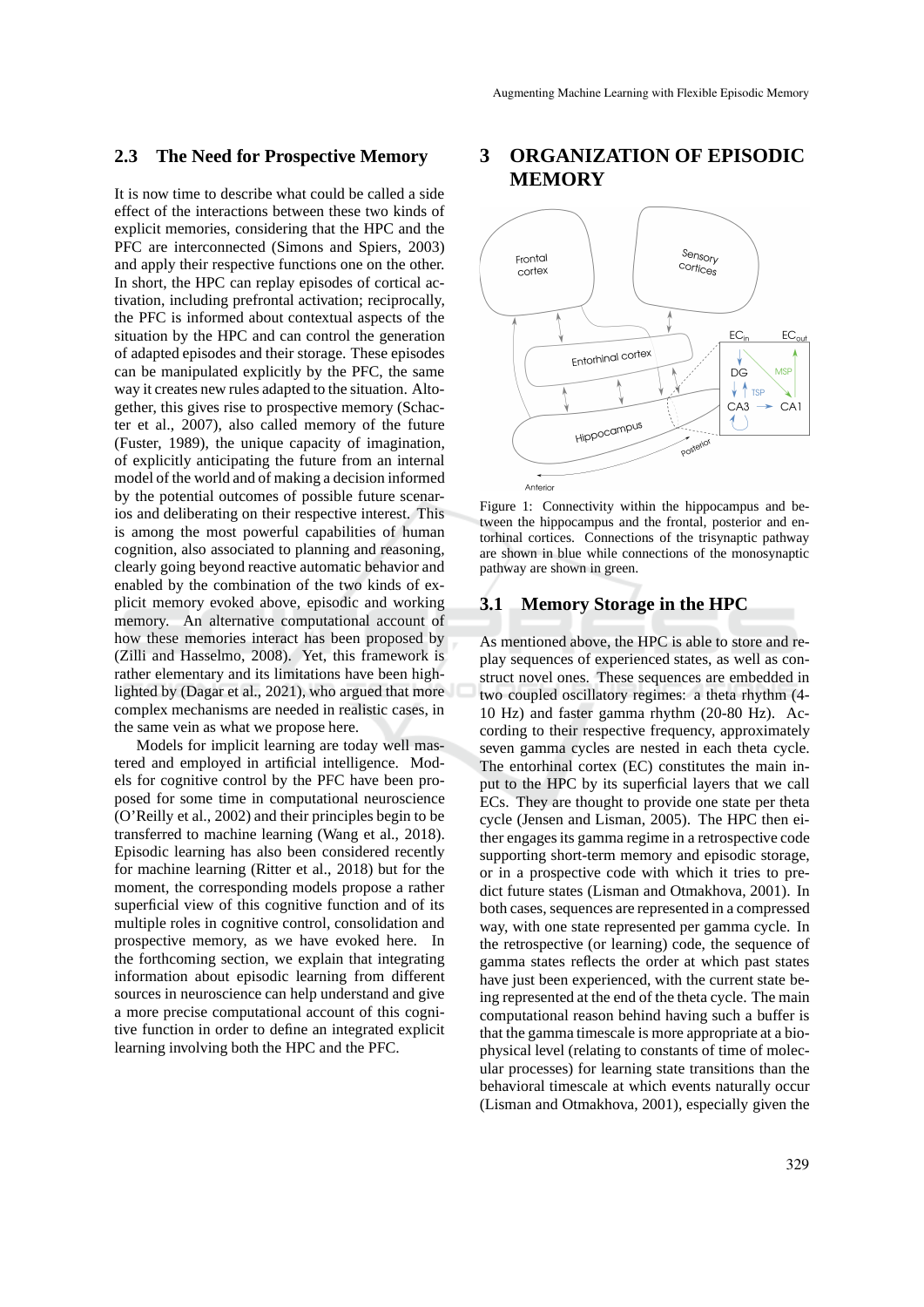fact that the most anterior parts of the HPC learn transitions between temporally distant events as we will discuss below. In the prospective (or recall) code, the item provided by the cortex is followed by one item per gamma cycle. The order and identity of these subsequent items reflect a prediction of upcoming states, potentially based on previous learning through retrospective coding. Alternation between these two mechanisms is presumably based on the ability (or inability) of the prospective code to accurately predict future states. Under this view, the HPC begins by considering the current episode as already known and attempts to predict the next states until errors indicate that the current episode is too different from stored situations and must consequently be considered novel and learned accordingly. In fact, a crucial part of the HPC called CA1 is often linked to novelty detection, namely computation of the mismatch between predictions and incoming sensory information (Duncan et al., 2012). When unpredicted sequences of stimuli are presented to the HPC, a dopaminergic signal is used to switch from the prospective code to the learning retrospective code in order to update the internal model (Lisman and Otmakhova, 2001).

Retrospective and prospective codes are expanded with mechanisms of pattern separation and pattern completion (Kassab and Alexandre, 2018). The HPC indeed tries to complete each gamma state (whether being actual or predicted) by relating it to states it has experienced in the past. This is the task of a recurrent region called CA3. Conversely, if the state does not match any stored pattern, its representation is modified in such a way that it becomes as dissimilar (orthogonal) as possible to any other pattern, to avoid interference in this very fast learning process. This is performed in the largest region of the HPC, the Dentate Gyrus (DG), thus encoding what makes each state unique, with a very sparse coding. In sum, the HPC performs a succession of auto-associations (encoding states) and hetero-associations (encoding their sequence, whether being retrospective or prospective) (Lisman and Otmakhova, 2001).

The mechanisms just described are thought to underlie the learning of individual experienced sequences of states (i.e. episodes). They mainly involve the trisynaptic pathway :  $ECs \rightarrow DG \rightarrow CA3 \rightarrow CA1$ . CA1 also receives information from a more direct monosynaptic pathway:  $ECs \rightarrow CA1 \rightarrow ECd$ . While fast learning enabling the trisynaptic pathway to learn to link items represented in successive gamma cycles is obviously useful for one-shot sequence learning, slower learning deployed in the monosynaptic pathway may serve additional roles. We have seen that what is encoded in DG and CA3 is not the full de-

scription of a state but rather what makes it different from the others, through orthogonalization processes. When the HPC sends information back to the cortex for reasons we will detail in the next part, this particular encoding cannot be used as is. In fact, the role of CA1 is to act as a translator between the sparse representation of the HPC and the dense overlapping representation used in the cortex (Schapiro et al., 2017). Learning mechanisms in the monosynaptic pathway ensure CA1 is tuned in such a way that what is reconstructed in deep layers of EC (ECd) corresponds to the original information sent by ECs. This tuning can be done at the moment of learning, when both the original information and its reconstruction are present. At the moment of prediction, the same comparison mechanism serves as a novelty proxy for switching between recall and learning regimes, like previously mentioned. A side effect of this slower learning mechanism is the involvement of CA1 in gathering statistics over multiple episodes (Schapiro et al., 2017), thus explaining why the activity of some hippocampal units like place cells reflect statistical regularities (Stachenfeld et al., 2017). Computer simulations reveal the importance of such a mechanism for discovering associations not directly experienced in for example transitive inference, namely the discovery that if A is associated to B and B is associated to C, A is indirectly associated to C (Schapiro et al., 2017). The role of episodic aggregation has also been described for building a kernel function in the context of episodic reinforcement learning (Gershman and Daw, 2017). Finally, these statistics might serve as an intermediate step for the transfer between episodic and cortical memory systems (Kumaran et al., 2016). We explain this in more detail in the next part.

### **3.2 Interfacing between the HPC and the Cortex**

A constant dialog between the HPC and the cortex is ensured by multiple pathways, including a major hub: the entorhinal cortex. This highly integrated cortical region receives inputs from most regions of the entire cortex in its superficial layers and buffers them in episodes to be sent to the HPC. Reciprocally, its deep layers receive replays from the HPC and distribute them back to the cortex. Other minor paths for the specific communication with the PFC will also be evoked below. While the precise description of these pathways is outside our scope, we would like to highlight a few key characteristics before addressing the computational role of this dialog.

Connectivity with the cortex is not homogeneous throughout the HPC. In humans, the HPC runs along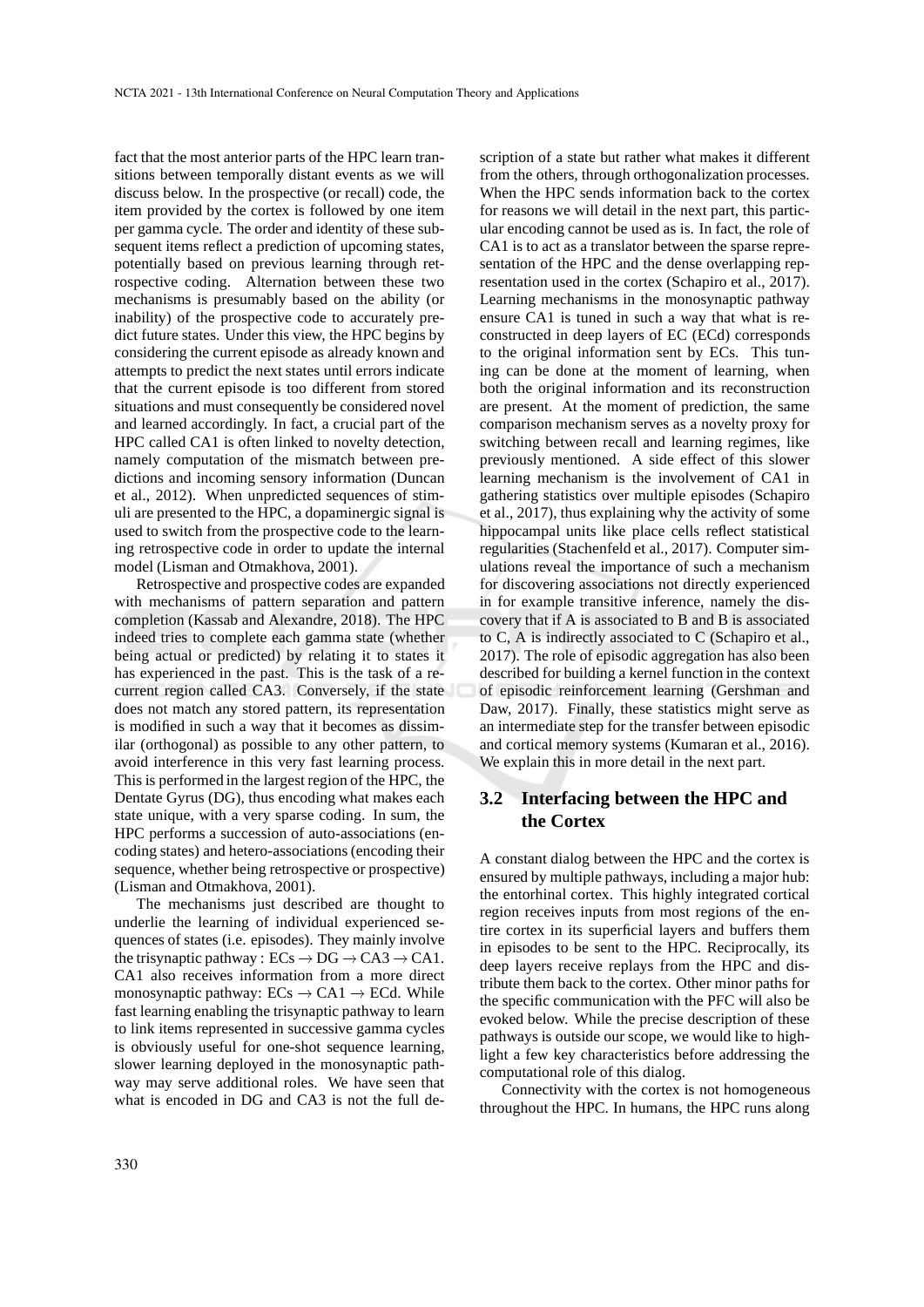an anterior-posterior longitudinal axis. Along this axis, genetic, electrophysiological, and anatomical differences underlie differences in functionality, and in particular, decreasing degrees of spatio-temporal abstraction (see (Strange et al., 2014) for a review). In the spatial domain, the gradient of abstraction translates into place cells being sensitive to larger portions of the environment in the anterior HPC compared to place cells located in the posterior HPC (Jung et al., 1994). More generally, it is hypothesized that on the one hand, more posterior parts of the HPC which are mostly connected to posterior (and sensory) parts of the cortex are concerned with specifics (details of a scene, precise location,...). On the other hand, more anterior parts which are mostly interacting with anterior parts of the cortex (dealing with cognitive and behavioural control but also emotional and motivational aspects) represent more abstract and general information (context, larger scale location, semantic information, mood...). Intermediate portions are thought to mediate interactions between the two ends of the longitudinal axis using intermediate representations (Strange et al., 2014). Organisation in trisynaptic and monosynaptic pathways is preserved all along, although the dentate gyrus is more prominent in posterior HPC while CA1-3 are more prominent in its anterior part (Malykhin et al., 2010). Hence, the same mechanisms for learning detailed perceptual state transitions in the posterior HPC are used for learning transitions between more spatially and temporally distal cognitive cues in the anterior HPC. Interestingly, this also constitutes a potential substrate for transitive inference, since items that are not associated at the posterior scale of functioning can potentially be associated at the anterior scale of temporal abstraction (Strange et al., 2014).

Let us now discuss candidate functions of hippocampo-cortical dialog, beginning with topics involving communication through the entorhinal cortex. Firstly, hippocampal pattern completion can be taken advantage of for the recall of missing information in the cortex (Rolls, 2013). It is obviously helpful in the noisy domain of perception, in which objects must be identified while exhibiting a constantly changing aspect, for example dependent on light conditions in the case of vision. As mentioned before, similar mechanisms are used with more abstract representations in intermediate and anterior regions of the HPC. Consequently, pattern completion might also be useful for retrieving more abstract information related to context, emotional states, and even behavioral plans, a requirement for prospective memory. Secondly, a further function of the dialog is to use knowledge about state transitions stored in the HPC. This has been

shown to be useful for predictive coding in the visual cortex (Hindy et al., 2016) and cognitive anticipation (Gershman and Daw, 2017). Thirdly, the complementary learning systems theory suggests that the HPC acts as a temporary store for memories to be transferred to the cortex (McClelland et al., 1995). More precisely, dense representation and slow learning are deployed for the cortex to learn high-level generalizations while avoiding catastrophic forgetting respectively, resembling implicit memory of classical deep learning models. The other side of the coin is that the cortex is not able to learn from a single exposure to a piece of information. Conversely, the HPC deploys fast learning and sparse representation for enabling one-shot acquisition. Since sparse encoding is not suitable for generalization, the HPC alone is not sufficient either. In fact, it is really the conjunction and interaction of these two systems that enable humans to learn fast and exploit acquired knowledge efficiently. During resting periods, the HPC is thought to "teach" the cortex by sending recently acquired information interleaved with more established knowledge. This process is called interleaved learning and is used to incorporate new information into cortical knowledge without interference (McClelland et al., 1995). Note that the aforementioned hypothesis regarding the complementarity of the monosynaptic and trisynaptic pathways was introduced as an analogous and intermediate step to this consolidation process (Schapiro et al., 2017). Indeed, intermediate statistics discovered in the monosynaptic pathway might preferentially be sent to the cortex. There would therefore be a trisynaptic-monosynaptic-cortical gradient of learning abstraction, in the perpendicular direction of the anterior-posterior axis of representational abstraction. To our knowledge, understanding the differential contributions of these two axes to functions like transitive inference remains an open and unaddressed question. As a concluding remark, the fact that the monosynaptic pathway might play a more dominant role in the anterior HPC and the trisynaptic pathway a more dominant role in the posterior one suggests that these two axes might not be completely orthogonal.

Concerning specific paths of communication between the PFC and the HPC, several principles must be mentioned. In short, a unidirectional loop of communication has been described (Eichenbaum, 2017). The anterior HPC is hypothesized to send contextual information about the retrieved episode to the PFC, which uses it to better select appropriate behavioral rules. Reciprocally, the PFC controls episodic recall and encoding, either directly by modulating activity in the posterior HPC (Rajasethupathy et al., 2015) or indirectly by biasing the activity of the sen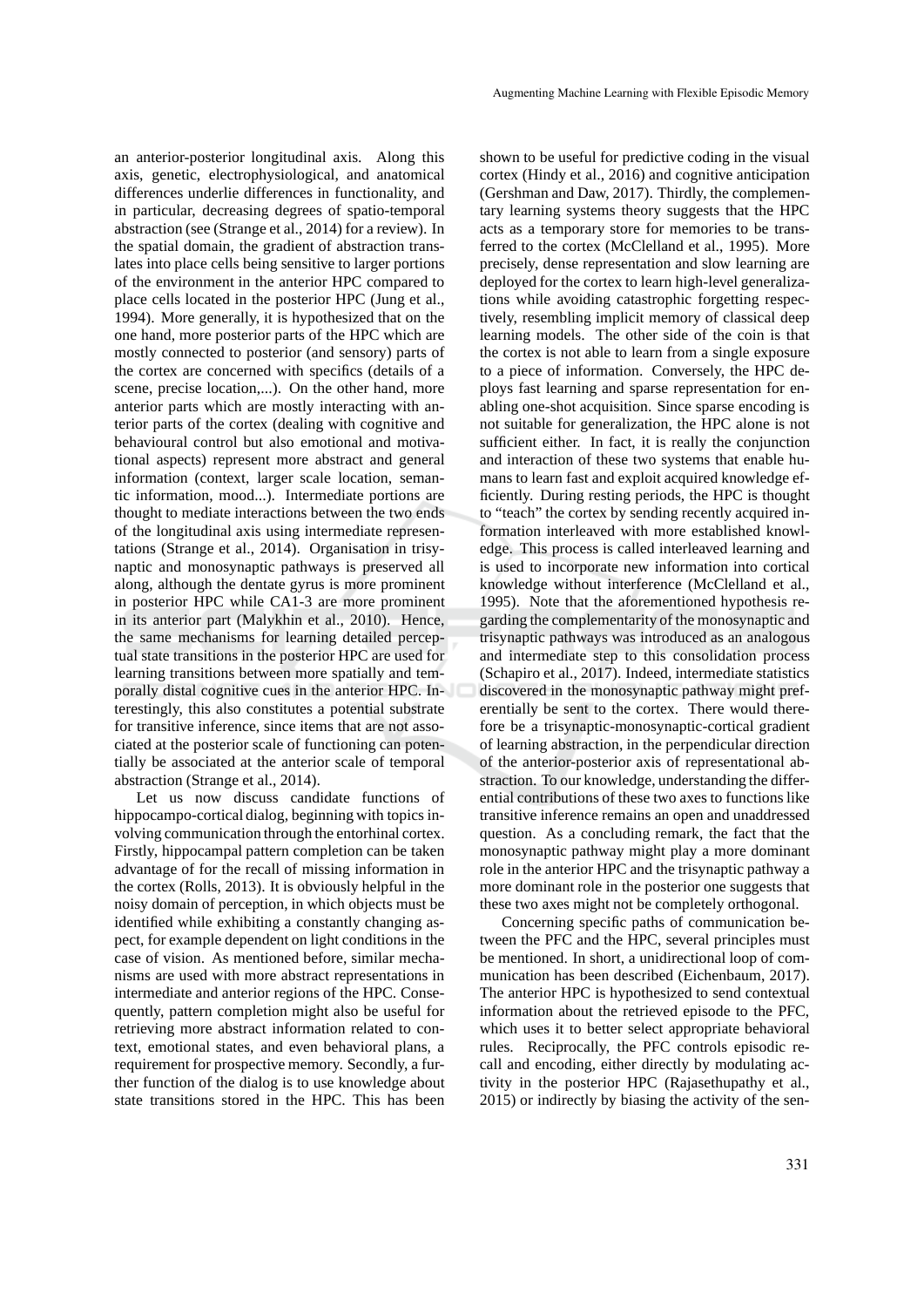sory and entorhinal cortices. As a result, hippocampal recall and its prospective code are oriented towards task-relevant episodes, whereas encoding and its retrospective code are modulated to control memory organization. The PFC would therefore need a model of what is stored in the HPC, a function that is sometimes referred to as metamemory. The direction of these information flows are presumably controlled by an additional communication pathway linking the PFC and the HPC through the thalamus, the mechanisms of which are still to be understood in more details. To better understand the crucial role of these recently discovered and yet to model interactions, let us consider the example task of deciding how to dress. While learning to wear warm clothes when perceiving rain and lighter clothes when perceiving sunlight is sufficient in some situations, elements of controlled episodic memory can help us making a better decision. The HPC might be able to recall and send information to the PFC concerning a weather forecast inconsistent with your current perception. The PFC could then predict that the weather is likely to change in the near future. It might in turn inhibit the automatic recall of an alternative but fictional weather forecast you saw in a movie. This situation illustrates how interactions between the HPC and the PFC harness memory of the past to make decisions in the present by predicting the future.

### **4 ROADMAP FOR THE FUTURE**

In this paper, we have shown that important limitations in today's machine learning are due to a lack of explicit memory and we have reported that, in the brain, the HPC and the PFC play a fundamental role in creating and managing this memory. We have also explained that this form of memory plays a central role in concept learning, planning, reasoning and other major cognitive functions. Although this global view begins to be understood and exploited in machine learning, the specific role of episodic memory and its substrate in these functions is still not well understood and corresponding working models could be augmented with additional mechanisms.

We attempted to report results and hypotheses coming from different domains of neuroscience in order to provide an increasingly precise view of hippocampal circuitry and its relationship with posterior and prefrontal cortices. On the one hand, we think that the role of the HPC in supervising the sensory cortex to allow for consolidation without interference could be investigated in more details and give rise to better balanced neural networks capable of forming new conceptual knowledge online. On the other hand, even if several pieces of information are still missing, preliminary studies about the involvement of interactions between the HPC and the PFC in forming a prospective memory should also be considered for improving decision making algorithms. Finally, we believe that explicit cognition is a key ingredient for creating artificial agents capable of deliberating and explaining their actions.

### **REFERENCES**

- Alexandre, F. (2016). Beyond machine learning: Autonomous learning. In *8th International Conference on Neural Computation Theory and Applications (NCTA)*, pages 97–101.
- Bock, P. and Alexandre, F. (2019). [Re] The Wisconsin Card Sorting Test: Theoretical analysis and modeling in a neuronal network. *ReScience C*, 5(3):#3.
- Boraud, T., Leblois, A., and Rougier, N. P. (2018). A natural history of skills. *Progress in Neurobiology*, 171:114– 124.
- Botvinick, M., Ritter, S., Wang, J. X., Kurth-Nelson, Z., Blundell, C., and Hassabis, D. (2019). Reinforcement learning, fast and slow. *Trends in cognitive sciences*, 23(5):408–422.
- Braver, T. S. and Cohen, J. D. (2000). On the control of control: The role of dopamine in regulating prefrontal function and working. In *MIT Press. Making Working Memory Work*, pages 551–581.
- Dagar, S., Alexandre, F., and Rougier, N. (2021). Deciphering the contributions of episodic and working memories in increasingly complex decision tasks. In *Proceedings of the International Joint Conference on Neural Networks, IJCNN 18-22 July 2021, Shenzhen, China*. IEEE.
- Domenech, P. and Koechlin, E. (2015). Executive control and decision-making in the prefrontal cortex. *Current Opinion in Behavioral Sciences*, 1:101–106.
- Duncan, K., Ketz, N., Inati, S. J., and Davachi, L. (2012). Evidence for area ca1 as a match/mismatch detector: A high-resolution fmri study of the human hippocampus. *Hippocampus*, 22(3):389–398.
- Eichenbaum, H. (2017). Memory: Organization and Control. *Annual Review of Psychology*, 68(1):19–45.
- Fuster, J. (1989). *The prefontal cortex. Anatomy, physiology and neurophysiology of the frontal lobe*. Raven Press, New-York.
- Gershman, S. J. and Daw, N. D. (2017). Reinforcement learning and episodic memory in humans and animals: an integrative framework. *Annual review of psychology*, 68:101–128.
- Hamid, O. H. and Braun, J. (2017). Reinforcement learning and attractor neural network models of associative learning. In *International Joint Conference on Computational Intelligence*, pages 327–349. Springer.